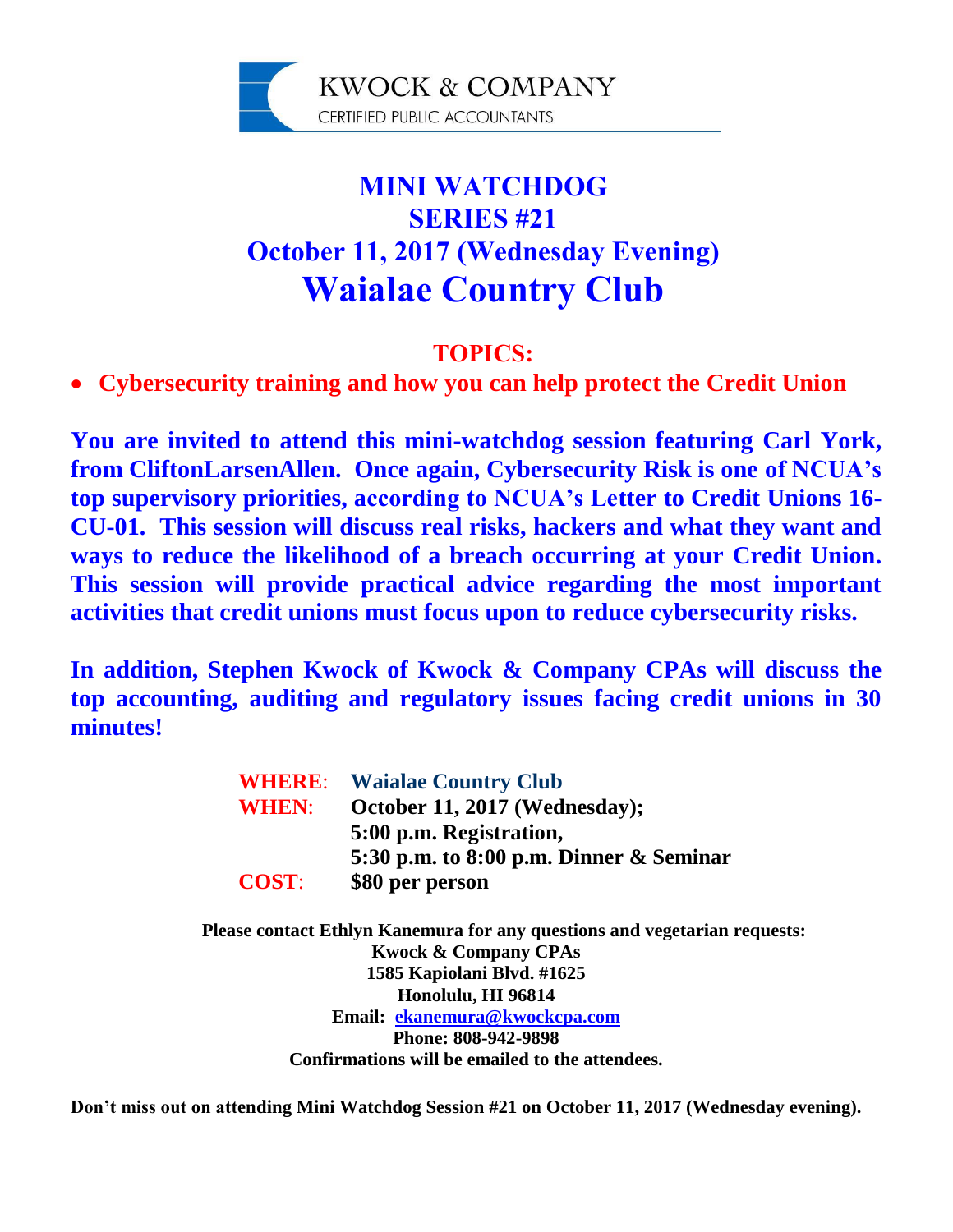## **MINI WATCHDOG #21 October 11, 2017 (Wednesday Evening) Waialae Country Club**

**Carl York, CISA, CRISC of CliftonLarsenAllen, will provide a lively discussion on cybersecurity. Carl has more than 25 years of experience in financial services including 13 years of planning, developing, performing, supervising, and reviewing information system consulting engagements for banks, credit unions, health care organizations, insurance and other organizations. This includes leading and managing a team of security and compliance analysts who perform penetration testing and controls evaluations. Carl has a working knowledge of the information systems auditing standards as published by the Information Systems Audit and Control Association. He has significant knowledge and experience with the concepts, terminology, capabilities, and application of business and control risk associated with various information systems. Carl has an in-depth understanding of complex business processes with the underlying information security and control issues and is able to concisely and effectively communicate them to the internal and external parties. He regularly presents to boards, audit/supervisory committees, and organization staff regarding information security and evolving cybersecurity threats. In addition, he has a well-rounded IT background in governance and management of information systems.**

**Mini-Watchdog sessions provide an intimate format allowing open discussions about the subject matters and we will seek your input about your concerns of the challenges facing credit union in Hawaii. The objective is to provide some useful knowledge for each attendee to take back to their credit union that will help them plan for the future. Board of Directors and Supervisory Committees are increasingly seeking ways to enhance their credit union industry knowledge. The room will be set up to encourage questions and comments from everyone attending. We believe this session will be a very good learning environment and we hope that your knowledge will enable you to make good decisions for your credit union.**

**Dinner starts promptly at 5:30 p.m. and the session will begin at 6:15 p.m. and ends at 8 p.m. Sharp! Cost per person is \$80, which includes dinner at Waialae Country Club. Seating is limited and previous Mini Watchdog sessions have been filled to capacity. Please register no later than October 6, 2017.**

| Name(s)          | <b>CREDIT UNION</b> | <b>EMAIL</b> |
|------------------|---------------------|--------------|
| $\mathbf{1})$    |                     |              |
| 2)               |                     |              |
| 3)               |                     |              |
| $\boldsymbol{4}$ |                     |              |
| 5)               |                     |              |

#### **Total fee includes: # of people attending X \$80.**

**Please make check payable to: Kwock & Company CPAs, 1585 Kapiolani Blvd., #1625, Honolulu, HI 96814**